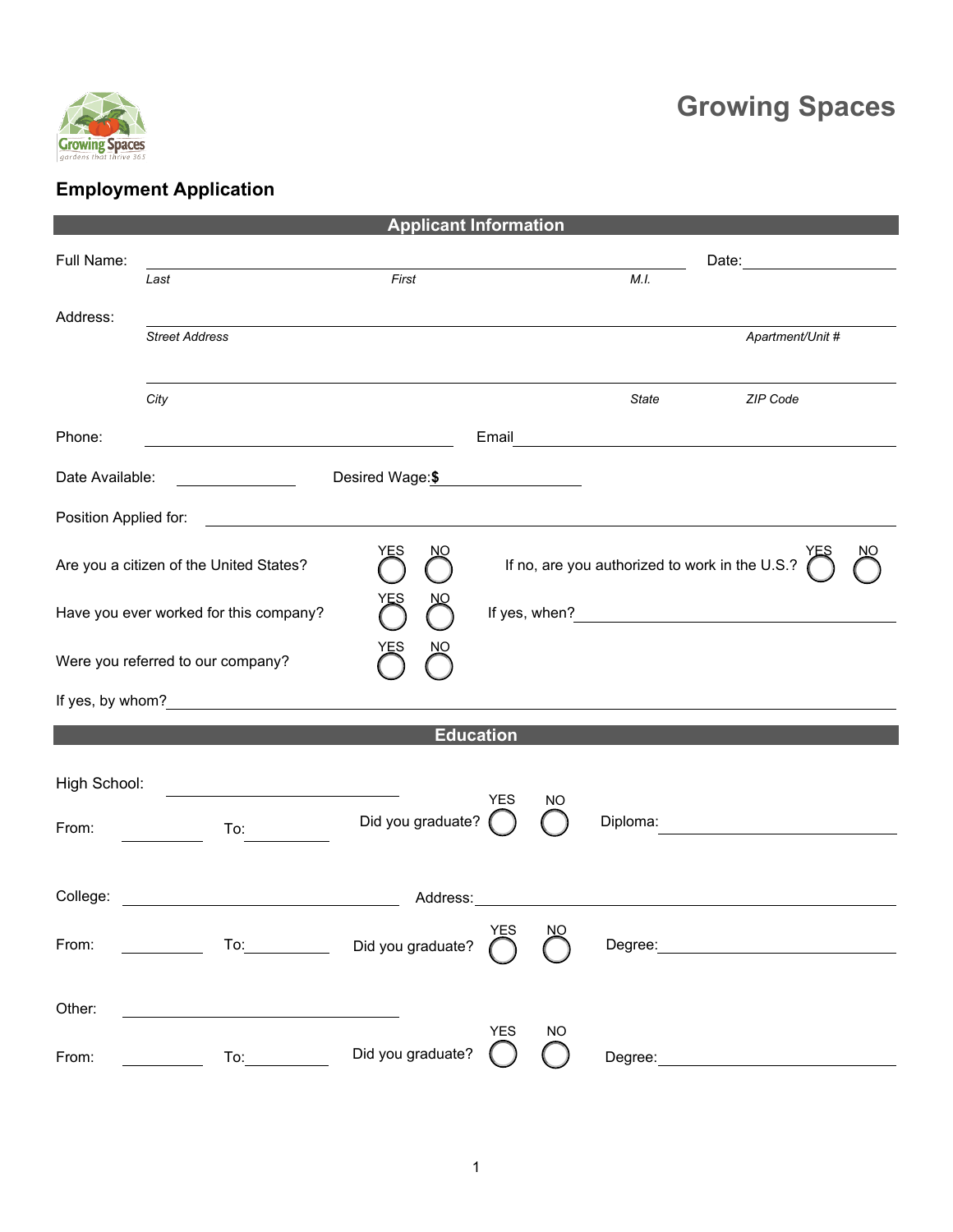| <b>References</b> |                                                                                                                       |                                                                                                                                                                                                                                       |    |                                                               |  |  |  |  |  |  |
|-------------------|-----------------------------------------------------------------------------------------------------------------------|---------------------------------------------------------------------------------------------------------------------------------------------------------------------------------------------------------------------------------------|----|---------------------------------------------------------------|--|--|--|--|--|--|
|                   |                                                                                                                       |                                                                                                                                                                                                                                       |    |                                                               |  |  |  |  |  |  |
|                   |                                                                                                                       |                                                                                                                                                                                                                                       |    |                                                               |  |  |  |  |  |  |
| Address:          | and the control of the control of the control of the control of the control of the control of the control of the      |                                                                                                                                                                                                                                       |    |                                                               |  |  |  |  |  |  |
|                   |                                                                                                                       |                                                                                                                                                                                                                                       |    |                                                               |  |  |  |  |  |  |
| Company:          | <u> 1989 - Johann Stein, Amerikaansk politiker (* 1958)</u>                                                           |                                                                                                                                                                                                                                       |    |                                                               |  |  |  |  |  |  |
| Address:          |                                                                                                                       |                                                                                                                                                                                                                                       |    |                                                               |  |  |  |  |  |  |
|                   |                                                                                                                       |                                                                                                                                                                                                                                       |    |                                                               |  |  |  |  |  |  |
|                   |                                                                                                                       |                                                                                                                                                                                                                                       |    |                                                               |  |  |  |  |  |  |
|                   |                                                                                                                       |                                                                                                                                                                                                                                       |    |                                                               |  |  |  |  |  |  |
| Address:          | <u>a sa barang ang pagbabang nagarang pang</u> alang na manang pangangang nagarang pangangang na                      |                                                                                                                                                                                                                                       |    |                                                               |  |  |  |  |  |  |
|                   |                                                                                                                       | <b>Previous Employment</b>                                                                                                                                                                                                            |    |                                                               |  |  |  |  |  |  |
| Company:          | <u> 1989 - Johann Stoff, amerikansk politiker (d. 1989)</u>                                                           |                                                                                                                                                                                                                                       |    |                                                               |  |  |  |  |  |  |
| Address:          | <u> 1990 - Johann Barn, fransk politik (f. 1980)</u>                                                                  |                                                                                                                                                                                                                                       |    |                                                               |  |  |  |  |  |  |
| Job Title:        | <u>a sa barang ang pagbabang nagarang pangangang nagarang pangangang nagarang pang</u>                                |                                                                                                                                                                                                                                       |    |                                                               |  |  |  |  |  |  |
| Responsibilities: | <u> 1989 - John Stein, mars and de Britannie en de Britannie en de Britannie en de Britannie en de Britannie en d</u> |                                                                                                                                                                                                                                       |    |                                                               |  |  |  |  |  |  |
| From:             |                                                                                                                       |                                                                                                                                                                                                                                       |    | Reason for Leaving:                                           |  |  |  |  |  |  |
|                   | May we contact your previous supervisor for a reference?                                                              | <b>YES</b>                                                                                                                                                                                                                            | NO |                                                               |  |  |  |  |  |  |
|                   |                                                                                                                       |                                                                                                                                                                                                                                       |    |                                                               |  |  |  |  |  |  |
| Company:          |                                                                                                                       |                                                                                                                                                                                                                                       |    |                                                               |  |  |  |  |  |  |
| Address:          |                                                                                                                       |                                                                                                                                                                                                                                       |    |                                                               |  |  |  |  |  |  |
| Job Title:        |                                                                                                                       |                                                                                                                                                                                                                                       |    |                                                               |  |  |  |  |  |  |
| Responsibilities: |                                                                                                                       |                                                                                                                                                                                                                                       |    |                                                               |  |  |  |  |  |  |
| From:             | To:__________________________                                                                                         |                                                                                                                                                                                                                                       |    | Reason for Leaving: Management Control of Reason for Leaving: |  |  |  |  |  |  |
|                   | May we contact your previous supervisor for a reference?                                                              | <b>YES</b>                                                                                                                                                                                                                            | ΝO |                                                               |  |  |  |  |  |  |
|                   |                                                                                                                       |                                                                                                                                                                                                                                       |    |                                                               |  |  |  |  |  |  |
| Company:          |                                                                                                                       |                                                                                                                                                                                                                                       |    |                                                               |  |  |  |  |  |  |
| Address:          |                                                                                                                       |                                                                                                                                                                                                                                       |    |                                                               |  |  |  |  |  |  |
| Job Title:        |                                                                                                                       |                                                                                                                                                                                                                                       |    |                                                               |  |  |  |  |  |  |
|                   |                                                                                                                       |                                                                                                                                                                                                                                       |    |                                                               |  |  |  |  |  |  |
| Responsibilities: |                                                                                                                       |                                                                                                                                                                                                                                       |    |                                                               |  |  |  |  |  |  |
| From:             | To: $\sqrt{ }$                                                                                                        | Reason for Leaving:<br><u>Internal and</u> the same of the same of the same of the same of the same of the same of the same of the same of the same of the same of the same of the same of the same of the same of the same of the sa |    |                                                               |  |  |  |  |  |  |